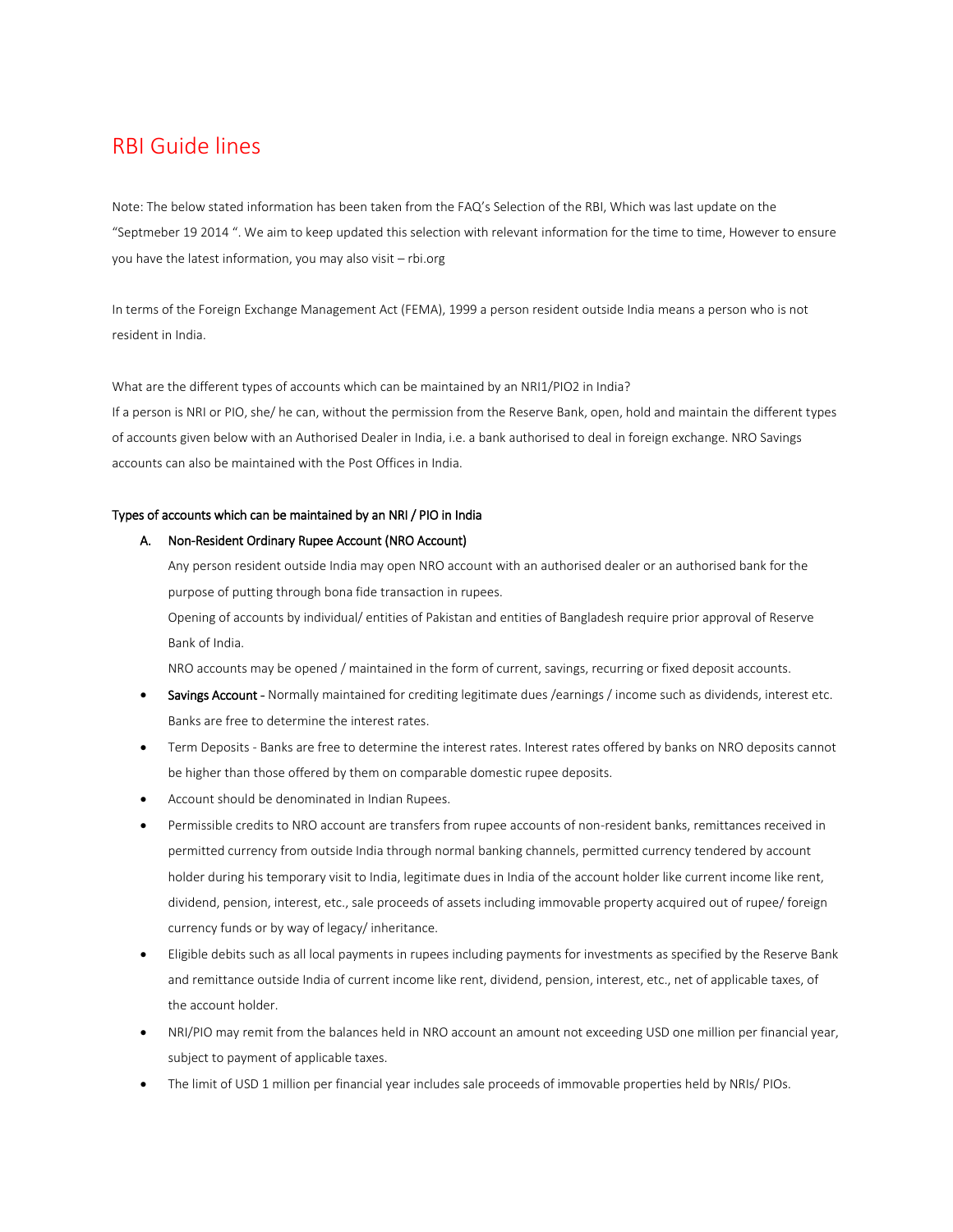- Other than current income and the limit of USD 1 Mn per financial year applicable to NRIs/PIOs, balances in NRO accounts cannot be repatriated without the prior approval of RBI.
- The accounts may be held jointly with residents and / or with non-resident Indian.
- The NRO account holder may opt for nomination facility.
- NRO (current/savings) account can also be opened by a foreign national of non-Indian origin visiting India, with funds remitted from outside India through banking channel or by sale of foreign exchange brought by him to India. The details of this facility are given in the FAQs on "Accounts opened by Foreign Nationals and Foreign Tourists" available on the RBI website.
- Loans to non-resident account holders and to third parties may be granted in Rupees by Authorized Dealer / bank against the security of fixed deposits subject to certain terms and conditions.

# B. Non-Resident (External) Rupee Account (NRE Account)

- NRE account may be in the form of savings, current, recurring or fixed deposit accounts (with maturity of minimum one year). Such accounts can be opened only by the NRI (as defined under Regulation 2(vi) of Notification No. FEMA 5/2000-RB dated May 3, 2000) himself and not through the holder of the power of attorney.
- NRIs may be permitted to open NRE account with their resident close relatives (relative as defined in Section 6 of the Companies Act, 1956) on 'former or survivor 'basis. The resident close relative shall be eligible to operate the account as a Power of Attorney holder in accordance with the extant instructions during the life time of the NRI/PIO account holder.
- Account will be maintained in Indian Rupees.
- Balances held in the NRE account are freely repatriable.
- Accrued interest income and balances held in NRE accounts are exempt from Income tax and Wealth tax, respectively.
- Authorised dealers/authorised banks may at their discretion/commercial judgement allow for a period of not more than two weeks, overdrawings in NRE savings bank accounts, up to a limit of Rs.50,000 subject to the condition that such overdrawings together with the interest payable thereon are cleared/repaid within a period of two weeks, out of inward remittances through normal banking channels or by transfer of funds from other NRE/FCNR accounts.
- Savings Banks are free to determine the interest rates.
- Term deposits Banks are free to determine the interest rates of term deposits of maturity of one year and above. Interest rates offered by banks on NRE deposits cannot be higher than those offered by them on comparable domestic rupee deposits.
- Permissible credits to NRE account are inward remittance to India in permitted currency, proceeds of account payee cheques, demand drafts / bankers' cheques, issued against encashment of foreign currency, where the instruments issued to the NRE account holder are supported by encashment certificate issued by AD Category-I / Category-II, transfers from other NRE / FCNR accounts, sale proceeds of FDI investments, interest accruing on the funds held in such accounts, interest on Government securities/dividends on units of mutual funds purchased by debit to the NRE/FCNR(B) account of the holder, certain types of refunds, etc.
- Eligible debits are local disbursements, transfer to other NRE / FCNR accounts of person eligible to open such accounts, remittance outside India, investments in shares / securities/commercial paper of an Indian company, etc.
- Loans can be extended against security of funds held in NRE Account either to the depositors or third parties without any ceiling subject to usual margin requirements.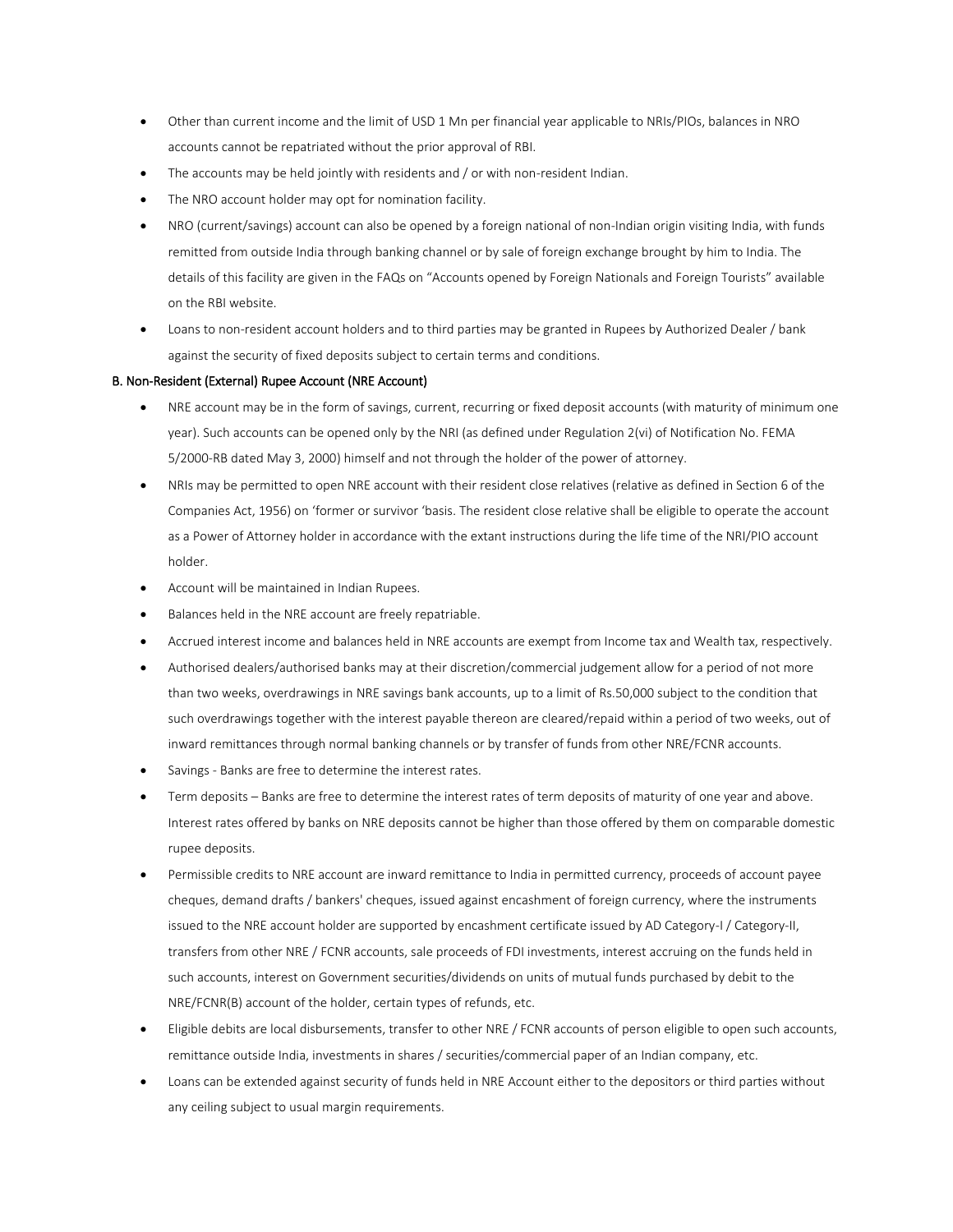Such accounts can be operated through power of attorney in favour of residents for the limited purpose of withdrawal of local payments or remittances through normal banking channels to the account holder himself.

# C. Foreign Currency Non Resident (Bank) Account – FCNR (B) Account

- NRIs are eligible to open and maintain these accounts.
- FCNR (B) accounts are only in the form of term deposits of 1 to 5 years
- All debits / credits permissible in respect of NRE accounts, including credit of sale proceeds of FDI investments, are permissible in FCNR (B) accounts also.
- Account can be held in any freely convertible currency.
- Loans can be extended against security of funds held in FCNR (B) deposit either to the depositors or third parties without any ceiling subject to usual margin requirements.
- The interest rates are stipulated by the Department of Banking Operations and Development, Reserve Bank of India. With effect from March 1, 2014, in respect of FCNR (B) deposits of maturities, 1 year to less than 3 years, interest shall be paid within the ceiling rate of LIBOR/ SWAP rates plus 200 basis points for the respective currency/ corresponding maturity. For FCNR(B) deposits with maturity of 3-5 years interest shall be paid within the ceiling rate of LIBOR/ SWAP rates plus 300 basis points. On floating rate deposits, interest shall be paid within the ceiling of SWAP rates for the respective currency/ maturity plus 200 bps/ 300 bps, as the case may be. For floating rate deposits, the interest reset period shall be six months.
- When an account holder becomes a person resident in India, deposits may be allowed to continue till maturity at the contracted rate of interest, if so desired by him.
- Terms and conditions as applicable to NRE accounts in respect of joint accounts, repatriation of funds, opening account during temporary visit, operation by power of attorney, loans/overdrafts against security of funds held in accounts, shall apply mutatis mutandis to FCNR (B). NRI can open joint account with a resident close relative (relative as defined in Section 6 of the Companies Act, 1956) on former or survivor basis. The resident close relative will be eligible to operate the account as a Power of Attorney holder in accordance with extant instructions during the life time of the NRI/ PIO account holder.
- Is the permission of the Reserve Bank required for opening the various accounts, mentioned above, by Bangladesh / Pakistan individuals/entities?
- Opening of accounts by individuals/entities of Pakistan and entities of Bangladesh nationality requires prior approval of the Reserve Bank.. All such requests may be referred to the General Manager, Foreign Exchange Department, Central Office Cell, Reserve Bank of India, 6 Sansad Marg, New Delhi - 110 001. However, individuals of Bangladesh nationality are permitted to open NRO accounts without the prior approval of Reserve Bank of India, subject to conditions.
- Can an individual resident Indian borrow money from his close relatives outside India?
- Yes, an individual resident Indian can borrow a sum not exceeding USD 250,000 or its equivalent from his close relatives3 staying outside India, subject to the conditions that:
- i. the minimum maturity period of the loan is one year;
- ii. the loan is free of interest; and

iii. the amount of loan is received by inward remittance in free foreign exchange through normal banking channels or by debit to the NRE/FCNR(B) account of the NRI.

Can an individual resident lend money to his close relative NRI / PIO?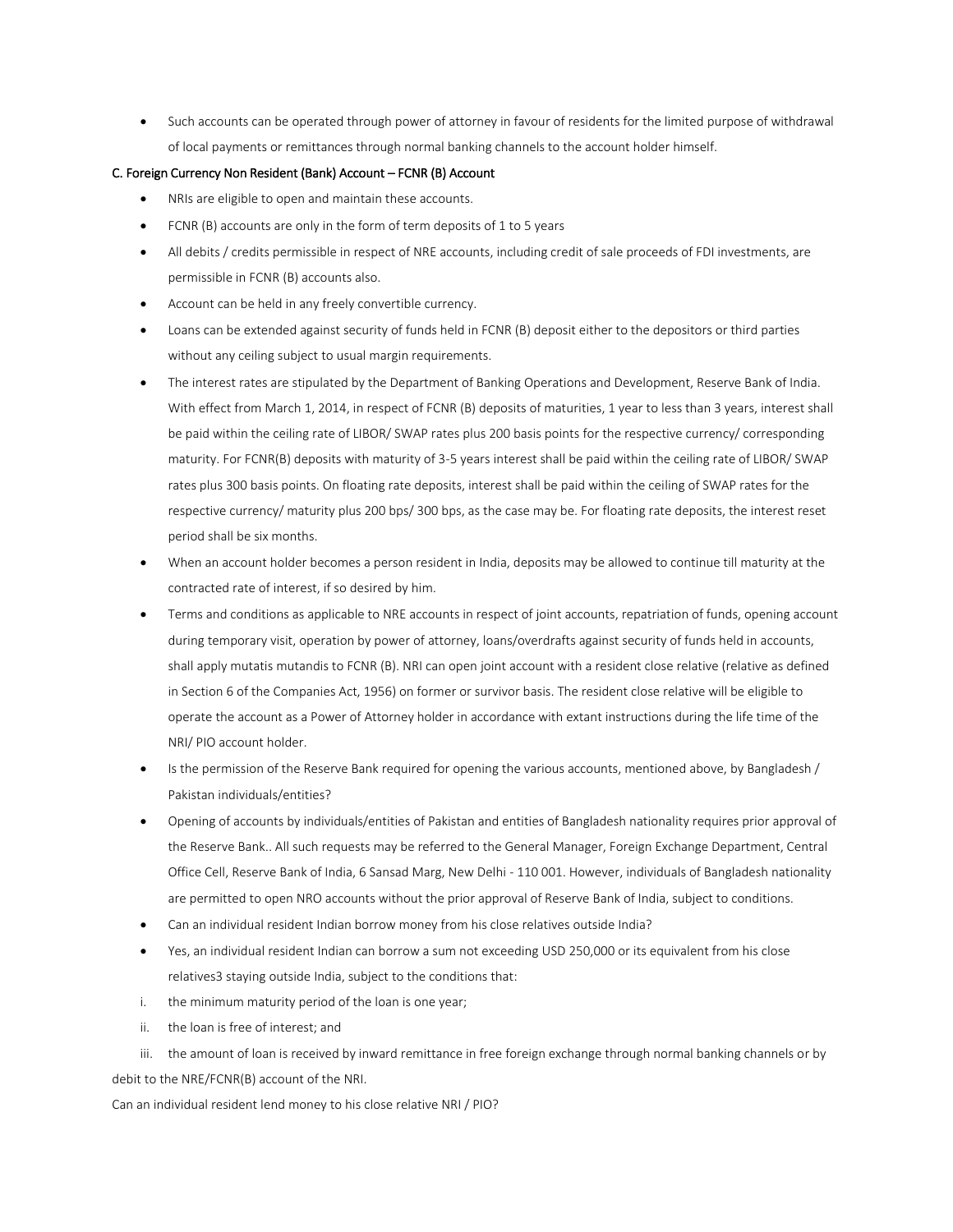Yes, an individual resident can lend money by way of crossed cheque /electronic transfer within the overall limit prescribed under the Liberalised Remittance Scheme, to meet the borrower's personal or business requirements in India, subject to conditions. The loan should be interest free and have a maturity of minimum one year and cannot be remitted outside India. Can an individual resident repay loans of close relative NRIs to banks in India?

Yes, where an authorised dealer in India has granted loan to a non-resident Indian such loans may also be repaid by resident close relative (relative as defined in Section 6 of the Companies Act, 1956), of the Non-Resident Indian by crediting the borrower's loan account through the bank account of such relative.

## What are the other facilities available to NRIs/PIO?

## A. Investment facilities for NRIs

NRI may, without limit, purchase on repatriation basis:

- Government dated securities / Treasury bills
- Units of domestic mutual funds;
- Bonds issued by a public sector undertaking (PSU) in India.
- Non-convertible debentures of a company incorporated in India.
- Perpetual debt instruments and debt capital instruments issued by banks in India.
- Shares in Public Sector Enterprises being dis-invested by the Government of India, provided the purchase is in accordance with the terms and conditions stipulated in the notice inviting bids.
- Shares and convertible debentures of Indian companies under the FDI scheme (including automatic route & FIPB), subject to the terms and conditions specified in Schedule 1 to the FEMA Notification No. 20/2000- RB dated May 3, 2000, as amended from time to time.
- Shares and convertible debentures of Indian companies through stock exchange under Portfolio Investment Scheme, subject to the terms and conditions specified in Schedule 3 to the FEMA Notification No. 20/2000- RB dated May 3, 2000, as amended from time to time.
- NRI may, without limit, purchase on non-repatriation basis :
- Government dated securities / Treasury bills
- Units of domestic mutual funds
- Units of Money Market Mutual Funds
- National Plan/Savings Certificates
- Non-convertible debentures of a company incorporated in India
- Shares and convertible debentures of Indian companies through stock exchange under Portfolio Investment Scheme, subject to the terms and conditions specified in Schedules 3 and 4 to the FEMA Notification No. 20/2000- RB dated May 3, 2000, as amended from time to time.
- Exchange traded derivative contracts approved by the SEBI, from time to time, out of INR funds held in India on non- ¬repatriable basis, subject to the limits prescribed by the SEBI.
- Note : NRIs are not permitted to invest in small savings or Public Provident Fund (PPF).
- Investment in Immovable Property
- NRI5 / PIO4 may acquire/transfer immovable property in India other than agricultural land/ plantation property or a farm house out of repatriable and / or non-repatriable funds.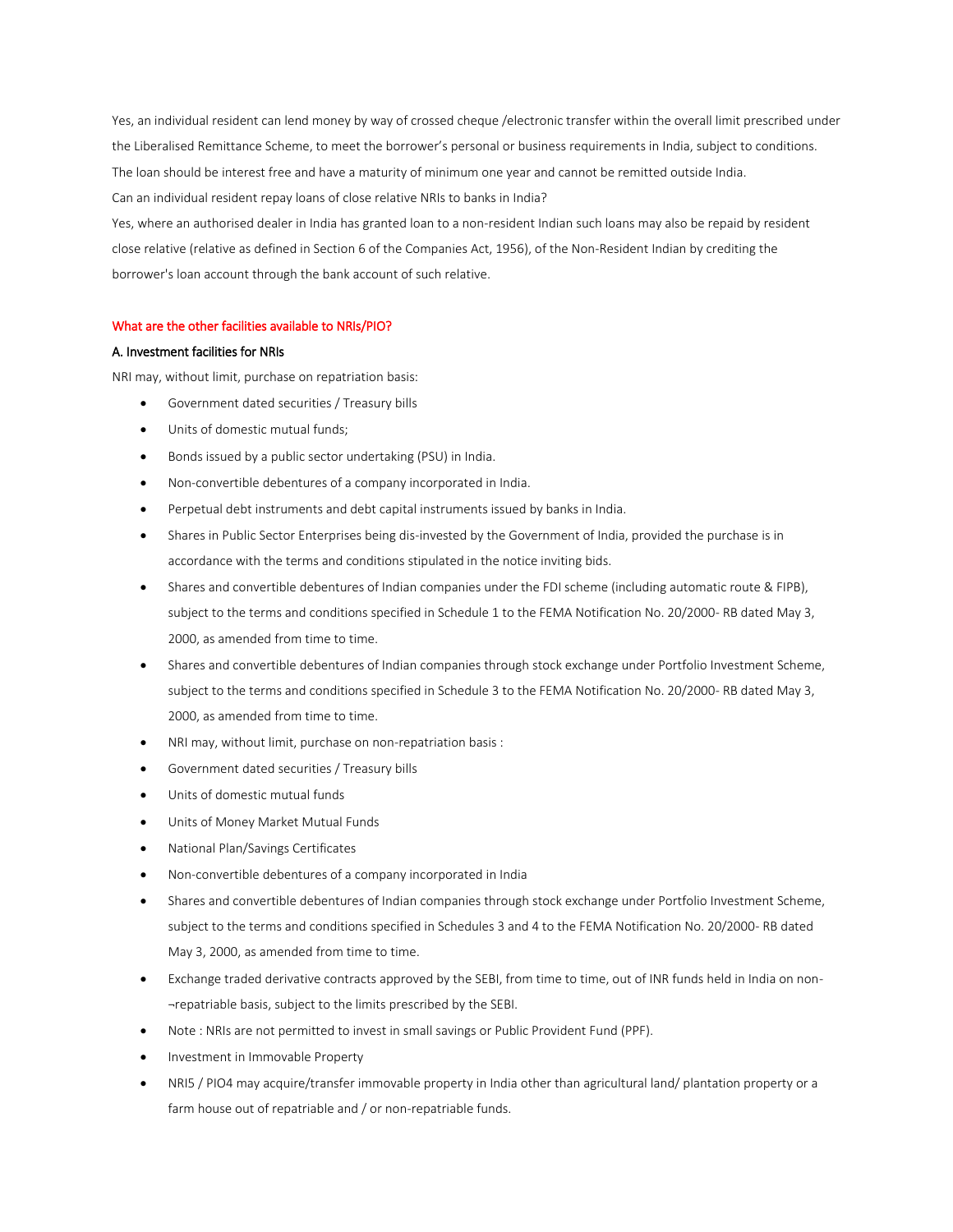- Foreign national of non Indian origin resident outside India shall not acquire/transfer any immovable property in India other than on lease not exceeding five years, without prior approval of Reserve Bank of India.
- The payment of purchase price, if any, should be made out of
	- i. funds received in India through normal banking channels by way of inward remittance from any place outside India or
	- ii. funds held in any non-resident account maintained in accordance with the provisions of the Act and the regulations made by the Reserve Bank. Note : No payment of purchase price for acquisition of immovable property shall be made either by traveller's cheque or by foreign currency notes or by other mode other than those specifically permitted as above.
- NRI may acquire any immovable property in India other than agricultural land / farm house plantation property, by way of gift from a person resident in India or from a person resident outside India who is a citizen of India or from a person of Indian origin resident outside India
- NRI may acquire any immovable property in India by way of inheritance from a person resident outside India who had acquired such property in accordance with the provisions of the foreign exchange law in force at the time of acquisition by him or the provisions of these Regulations or from a person resident in India
- An NRI may transfer any immovable property in India to a person resident in India.
- NRI may transfer any immovable property other than agricultural or plantation property or farm house to a person resident outside India who is a citizen of India or to a person of Indian origin resident outside India.

## In respect of such investments, NRIs are eligible to repatriate:

- The sale proceeds of immovable property in India if the property was acquired out of foreign exchange sources i.e. remitted through normal banking channels / by debit to NRE / FCNR (B) account.
- The amount to be repatriated should not exceed the amount paid for the property in foreign exchange received through normal banking channel or by debit to NRE account (foreign currency equivalent, as on the date of payment) or debit to FCNR (B) account.
- In the event of sale of immovable property, other than agricultural land / farm house / plantation property in India, by a person resident outside India who is a citizen of India / PIO, the repatriation of sale proceeds is restricted to not more than two residential properties subject to certain conditions.
- If the property was acquired out of Rupee sources, NRI or PIO may remit an amount up to USD one million per financial year out of the balances held in the NRO account (inclusive of sale proceeds of assets acquired by way of inheritance or settlement), for all the bonafide purposes to the satisfaction of the Authorized Dealer bank and subject to tax compliance.
- Refund of (a) application / earnest money / purchase consideration made by house-building agencies/seller on account of non-allotment of flats / plots and (b) cancellation of booking/deals for purchase of residential/commercial properties, together with interest, net of taxes, provided original payment is made out of NRE/FCNR (B) account/inward remittances.
- Repayment of Housing Loan of NRI / PIOs by close relatives of the borrower in India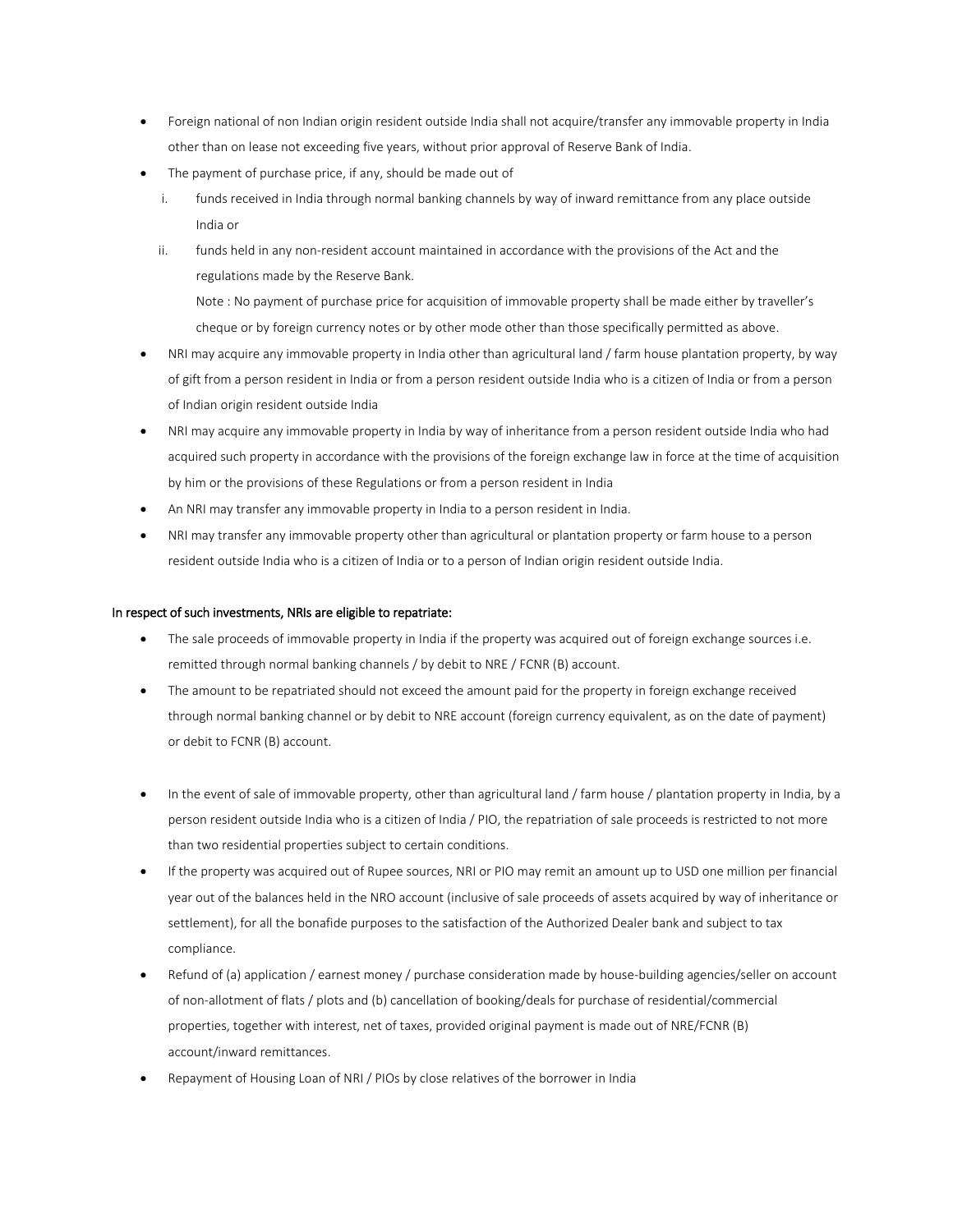Housing Loan in rupees availed of by NRIs/ PIOs from ADs / Housing Financial Institutions in India can be repaid by the close relatives in India of the borrower.

## C. Facilities to returning NRIs/PIOs

Returning NRIs/PIOs may continue to hold, own, transfer or invest in foreign currency, foreign security or any immovable property situated outside India, if such currency, security or property was acquired, held or owned when resident outside India The income and sale proceeds of assets held abroad need not be repatriated.

#### Foreign Currency Account

A person resident in India who has gone abroad for studies or who is on a visit to a foreign country may open, hold and maintain a Foreign Currency Account with a bank outside India during his stay outside India, provided that on his return to India, the balance in the account is repatriated to India. However, short visits to India by the student who has gone abroad for studies, before completion of his studies, shall not be treated as his return to India.

A person resident in India who has gone out of India to participate in an exhibition/trade fair outside India may open, hold and maintain a Foreign Currency Account with a bank outside India for crediting the sale proceeds of goods on display in the exhibition/trade fair. However, the balance in the account should be repatriated to India through normal banking channels within a period of one month from the date of closure of the exhibition/trade fair.

Resident Foreign Currency Account

A person resident in India may open, hold and maintain with an authorised dealer in India a Resident Foreign Currency (RFC) Account.

Proceeds of assets held outside India at the time of return can be credited to RFC account.

The funds in RFC accounts are free from all restrictions regarding utilisation of foreign currency balances including any restriction on investment in any form outside India.

- RFC accounts can be maintained in the form of current or savings or term deposit accounts, where the account holder is an individual and in the form of current or term deposits in all other cases.RFC accounts are permitted to be held jointly with a resident close relative(s) as defined in the Companies Act, 1956 as joint holder (s) in their RFC bank account on 'former or survivor basis'. However, such resident Indian close relative, now being made eligible to become joint account holder shall not be eligible to operate the account during the life time of the resident account holder.
- General facilities
- Can Exchange Earners Foreign Currency (EEFC) accounts be held jointly with a -resident Indian?
- Yes, EEFC account of a resident individual can be held jointly with a resident close relative on a 'former or survivor' basis.
- However, such resident Indian close relative will not be eligible to operate the account during the life time of the resident account holder.
- Can a resident individual holding a savings bank account include non-resident close relative as a joint account holder?
- Yes, individuals resident in India are permitted to include non-resident close relative(s) as a joint holder(s) in their resident bank accounts on 'either or survivor' basis subject to conditions.
- Can a resident individual gift shares/securities/convertible debentures etc to NRI close relative?
- Yes, a resident individual is permitted to gift shares/securities/convertible debentures etc to NRI close relative up to USD 50,000 per financial year subject to certain conditions.